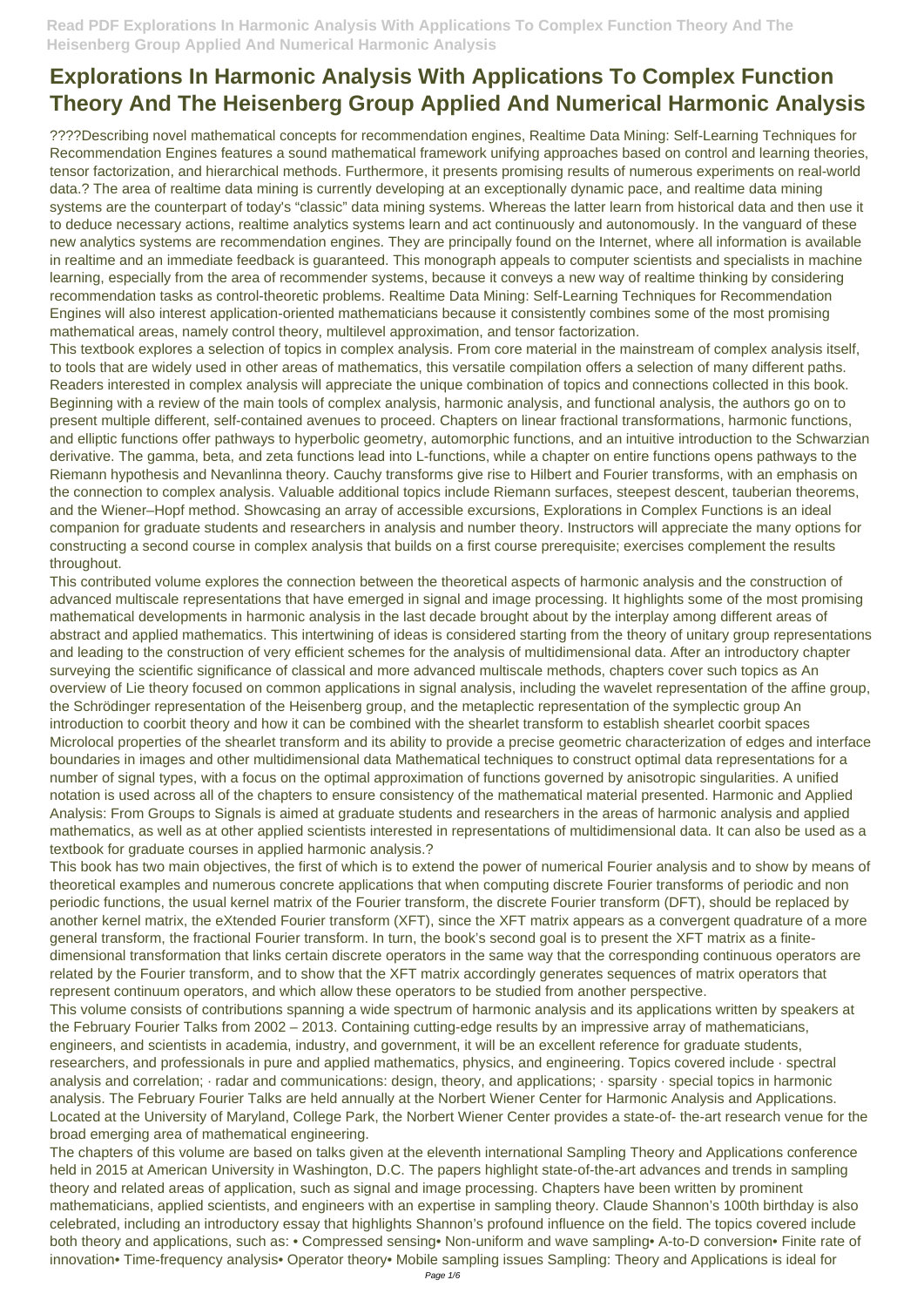mathematicians, engineers, and applied scientists working in sampling theory or related areas.

The central theme of this reference book is the metric geometry of complex analysis in several variables. Bridging a gap in the current literature, the text focuses on the fine behavior of the Kobayashi metric of complex manifolds and its relationships to dynamical systems, hyperbolicity in the sense of Gromov and operator theory, all very active areas of research. The modern points of view expressed in these notes, collected here for the first time, will be of interest to academics working in the fields of several complex variables and metric geometry. The different topics are treated coherently and include expository presentations of the relevant tools, techniques and objects, which will be particularly useful for graduate and PhD students specializing in the area. This book addresses the mathematical aspects of modern image processing methods, with a special emphasis on the underlying ideas and concepts. It discusses a range of modern mathematical methods used to accomplish basic imaging tasks such as denoising, deblurring, enhancing, edge detection and inpainting. In addition to elementary methods like point operations, linear and morphological methods, and methods based on multiscale representations, the book also covers more recent methods based on partial differential equations and variational methods. Review of the German Edition: The overwhelming impression of the book is that of a very professional presentation of an appropriately developed and motivated textbook for a course like an introduction to fundamentals and modern theory of mathematical image processing. Additionally, it belongs to the bookcase of any office where someone is doing research/application in image processing. It has the virtues of a good and handy reference manual. (zbMATH, reviewer: Carl H. Rohwer, Stellenbosch)

This unified, self-contained book examines the mathematical tools used for decomposing and analyzing functions, specifically, the application of the [discrete] Fourier transform to finite Abelian groups. With countless examples and unique exercise sets at the end of each section, Fourier Analysis on Finite Abelian Groups is a perfect companion to a first course in Fourier analysis. This text introduces mathematics students to subjects that are within their reach, but it also has powerful applications that may appeal to advanced researchers and mathematicians. The only prerequisites necessary are group theory, linear algebra, and complex analysis.

Authored by a ranking authority in harmonic analysis of several complex variables, this book embodies a state-of-the-art entrée at the intersection of two important fields of research: complex analysis and harmonic analysis. Written with the graduate student in mind, it is assumed that the reader has familiarity with the basics of complex analysis of one and several complex variables as well as with real and functional analysis. The monograph is largely self-contained and develops the harmonic analysis of several complex variables from the first principles. The text includes copious examples, explanations, an exhaustive bibliography for further reading, and figures that illustrate the geometric nature of the subject. Each chapter ends with an exercise set. Additionally, each chapter begins with a prologue, introducing the reader to the subject matter that follows; capsules presented in each section give perspective and a spirited launch to the segment; preludes help put ideas into context. Mathematicians and researchers in several applied disciplines will find the breadth and depth of the treatment of the subject highly useful.

Lectures on Constructive Approximation: Fourier, Spline, and Wavelet Methods on the Real Line, the Sphere, and the Ball focuses on spherical problems as they occur in the geosciences and medical imaging. It comprises the author's lectures on classical approximation methods based on orthogonal polynomials and selected modern tools such as splines and wavelets. Methods for approximating functions on the real line are treated first, as they provide the foundations for the methods on the sphere and the ball and are useful for the analysis of timedependent (spherical) problems. The author then examines the transfer of these spherical methods to problems on the ball, such as the modeling of the Earth's or the brain's interior. Specific topics covered include: \* the advantages and disadvantages of Fourier, spline, and wavelet methods \* theory and numerics of orthogonal polynomials on intervals, spheres, and balls \* cubic splines and splines based on reproducing kernels \* multiresolution analysis using wavelets and scaling functions This textbook is written for students in mathematics, physics, engineering, and the geosciences who have a basic background in analysis and linear algebra. The work may also be suitable as a self-study resource for researchers in the above-mentioned fields.

Reconstructing or approximating objects from seemingly incomplete information is a frequent challenge in mathematics, science, and engineering. A multitude of tools designed to recover hidden information are based on Shannon's classical sampling theorem, a central pillar of Sampling Theory. The growing need to efficiently obtain precise and tailored digital representations of complex objects and phenomena requires the maturation of available tools in Sampling Theory as well as the development of complementary, novel mathematical theories. Today, research themes such as Compressed Sensing and Frame Theory re-energize the broad area of Sampling Theory. This volume illustrates the renaissance that the area of Sampling Theory is currently experiencing. It touches upon trendsetting areas such as Compressed Sensing, Finite Frames, Parametric Partial Differential Equations, Quantization, Finite Rate of Innovation, System Theory, as well as sampling in Geometry and Algebraic Topology.

This contributed volume collects papers based on courses and talks given at the 2017 CIMPA school Harmonic Analysis, Geometric Measure Theory and Applications, which took place at the University of Buenos Aires in August 2017. These articles highlight recent breakthroughs in both harmonic analysis and geometric measure theory, particularly focusing on their impact on image and signal processing. The wide range of expertise present in these articles will help readers contextualize how these breakthroughs have been instrumental in resolving deep theoretical problems. Some topics covered include: Gabor frames Falconer distance problem Hausdorff dimension Sparse inequalities Fractional Brownian motion Fourier analysis in geometric measure theory This volume is ideal for applied and pure mathematicians interested in the areas of image and signal processing. Electrical engineers and statisticians studying these fields will also find this to be a valuable

#### resource.

This book offers a unified presentation of Fourier theory and corresponding algorithms emerging from new developments in function approximation using Fourier methods. It starts with a detailed discussion of classical Fourier theory to enable readers to grasp the construction and analysis of advanced fast Fourier algorithms introduced in the second part, such as nonequispaced and sparse FFTs in higher dimensions. Lastly, it contains a selection of numerical applications, including recent research results on nonlinear function approximation by exponential sums. The code of most of the presented algorithms is available in the authors' public domain software packages. Students and researchers alike benefit from this unified presentation of Fourier theory and corresponding algorithms. This landmark monograph presents the most recent mathematical developments in the analysis of ionospheric distortions of SAR images and offers innovative new strategies for their mitigation. As a prerequisite to addressing these topics, the book also discusses the radar ambiguity theory as it applies to synthetic aperture imaging and the propagation of radio waves through the ionospheric plasma, including the anisotropic and turbulent cases. In addition, it covers a host of related subjects, such as the mathematical modeling of extended radar targets (as opposed to point-wise targets) and the scattering of radio waves off those targets, as well as the theoretical analysis of the start-stop approximation, which is used routinely in SAR signal processing but often without proper justification. The mathematics in this volume is clean and rigorous – no assumptions are hidden or ambiguously stated. The resulting work is truly interdisciplinary, providing both a comprehensive and thorough exposition of the field, as well as an accurate account of a range of relevant physical processes and phenomena. The book is intended for applied mathematicians interested in the area of radar imaging or, more generally, remote sensing, as well as physicists and electrical/electronic engineers who develop/operate spaceborne SAR sensors and perform the data processing. The methods in the book are Page 2/6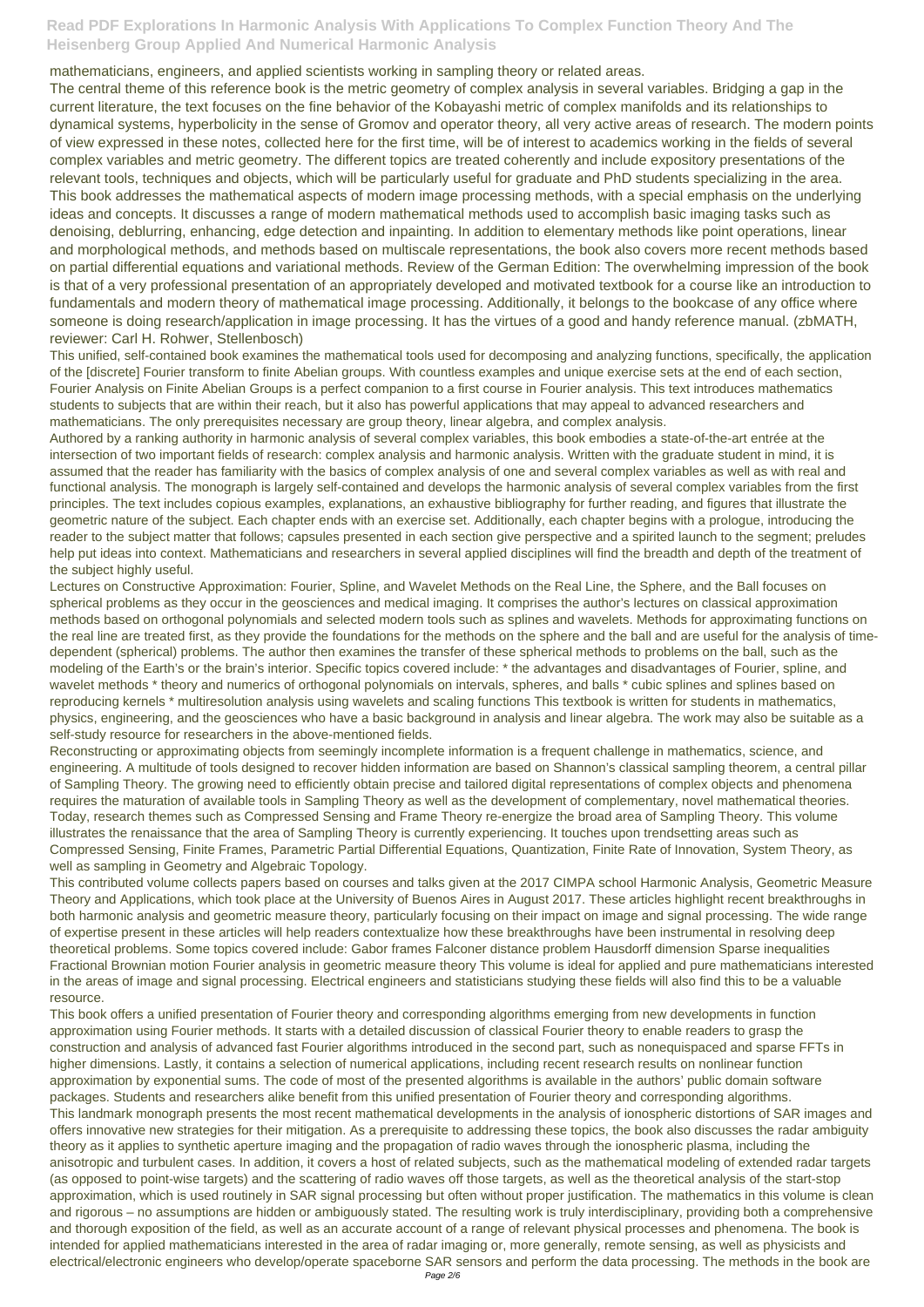also useful for researchers and practitioners working on other types of imaging. Moreover, the book is accessible to graduate students in applied mathematics, physics, engineering, and related disciplines. Praise for Transionospheric Synthetic Aperture Imaging: "I perceive that this text will mark a turning point in the field of synthetic aperture radar research and practice. I believe this text will instigate a new era of more rigorous image formation relieving the research, development and practitioner communities of inconsistent physical assumptions and numerical approaches." – Richard Albanese, Senior Scientist, Albanese Defense and Energy Development LLC

This monograph serves as a much-needed, self-contained reference on the topic of modulation spaces. By gathering together state-of-the-art developments and previously unexplored applications, readers will be motivated to make effective use of this topic in future research. Because modulation spaces have historically only received a cursory treatment, this book will fill a gap in time-frequency analysis literature, and offer readers a convenient and timely resource. Foundational concepts and definitions in functional, harmonic, and real analysis are reviewed in the first chapter, which is then followed by introducing modulation spaces. The focus then expands to the many valuable applications of modulation spaces, such as linear and multilinear pseudodifferential operators, and dispersive partial differential equations. Because it is almost entirely self-contained, these insights will be accessible to a wide audience of interested readers. Modulation Spaces will be an ideal reference for researchers in time-frequency analysis and nonlinear partial differential equations. It will also appeal to graduate students and seasoned researchers who seek an introduction to the time-frequency analysis of nonlinear dispersive partial differential equations.

Marking a distinct departure from the perspectives of frame theory and discrete transforms, this book provides a comprehensive mathematical and algorithmic introduction to wavelet theory. As such, it can be used as either a textbook or reference guide. As a textbook for graduate mathematics students and beginning researchers, it offers detailed information on the basic theory of framelets and wavelets, complemented by self-contained elementary proofs, illustrative examples/figures, and supplementary exercises. Further, as an advanced reference guide for experienced researchers and practitioners in mathematics, physics, and engineering, the book addresses in detail a wide range of basic and advanced topics (such as multiwavelets/multiframelets in Sobolev spaces and directional framelets) in wavelet theory, together with systematic mathematical analysis, concrete algorithms, and recent developments in and applications of framelets and wavelets. Lastly, the book can also be used to teach on or study selected special topics in approximation theory, Fourier analysis, applied harmonic analysis, functional analysis, and wavelet-based signal/image processing. A collection of invited chapters dedicated to Carlos Segovia, this unified and self-contained volume examines recent developments in real and harmonic analysis. The work begins with a chronological description of Segovia's mathematical life, highlighting his original ideas and their evolution. Also included are surveys dealing with Carlos' favorite topics, and PDE works written by students and colleagues close to Segovia whose careers were in some way influenced by him. Contributors: H. Aimar, A. Bonami, O. Blasco, L.A. Caffarelli, S. Chanillo, J. Feuto, L. Forzani, C.E. Gutíerrez, E. Harboure, A.L. Karakhanyan, C.E. Kenig, R.A. Macías, J.J. Manfredi, F.J. Martín-Reyes, P. Ortega, R. Scotto, A. de la Torre, J.L. Torrea.

This contributed volume contains articles written by the plenary and invited speakers from the second international MATHEON Workshop 2015 that focus on applications of compressed sensing. Article authors address their techniques for solving the problems of compressed sensing, as well as connections to related areas like detecting community-like structures in graphs, curbatures on Grassmanians, and randomized tensor train singular value decompositions. Some of the novel applications covered include dimensionality reduction, information theory, random matrices, sparse approximation, and sparse recovery. This book is aimed at both graduate students and researchers in the areas of applied mathematics, computer science, and engineering, as well as other applied scientists exploring the potential applications for the novel methodology of compressed sensing. An introduction to the subject of compressed sensing is also provided for researchers interested in the field who are not as familiar with it.

This volume consists of contributions spanning a wide spectrum of harmonic analysis and its applications written by speakers at the February Fourier Talks from 2002 – 2016. Containing cutting-edge results by an impressive array of mathematicians, engineers, and scientists in academia, industry and government, it will be an excellent reference for graduate students, researchers, and professionals in pure and applied mathematics, physics, and engineering. Topics covered include: Theoretical harmonic analysis Image and signal processing Quantization Algorithms and representations The February Fourier Talks are held annually at the Norbert Wiener Center for Harmonic Analysis and Applications. Located at the University of Maryland, College Park, the Norbert Wiener Center provides a state-of- the-art research venue for the broad emerging area of mathematical engineering.

Understand the methods of modern non-stationary signal processing with authoritative insights from a leader in the field. The Applied and Numerical Harmonic Analysis (ANHA) book series aims to provide the engineering, mathematical, and scienti?c communities with s- ni?cant developments in harmonic analysis, ranging from abstract harmonic analysis to basic applications. The title of the series re?ects the importance of applications and numerical implementation, but richness and relevance of applications and implementation depend fundamentally on the structure and depth of theoretical underpinnings. Thus, from our point of view, the int- leaving of theory and applications and their creative symbiotic evolution is axiomatic. Harmonic analysis is a wellspring of ideas and applicability that has ?o- ished, developed, and deepened over time within many disciplines and by means of creative cross-fertilizationwith diverse areas. The intricate and f- damental relationship between harmonic analysis and ?elds such as signal processing, partial di?erential equations (PDEs), and image processing is - ?ected in our state-of-the-art ANHA series. Our vision of modern harmonic analysis includes mathematical areas such as wavelet theory, Banach algebras, classical Fourier analysis, timefrequency analysis, and fractal geometry, as well as the diverse topics that impinge on them. \* Presented from a geometric analytical viewpoint, this work addresses advanced topics in complex analysis that verge on modern areas of research \* Methodically designed with individual chapters containing a rich collection of exercises, examples, and illustrations

This volume consists of contributions spanning a wide spectrum of harmonic analysis and its applications written by Page 3/6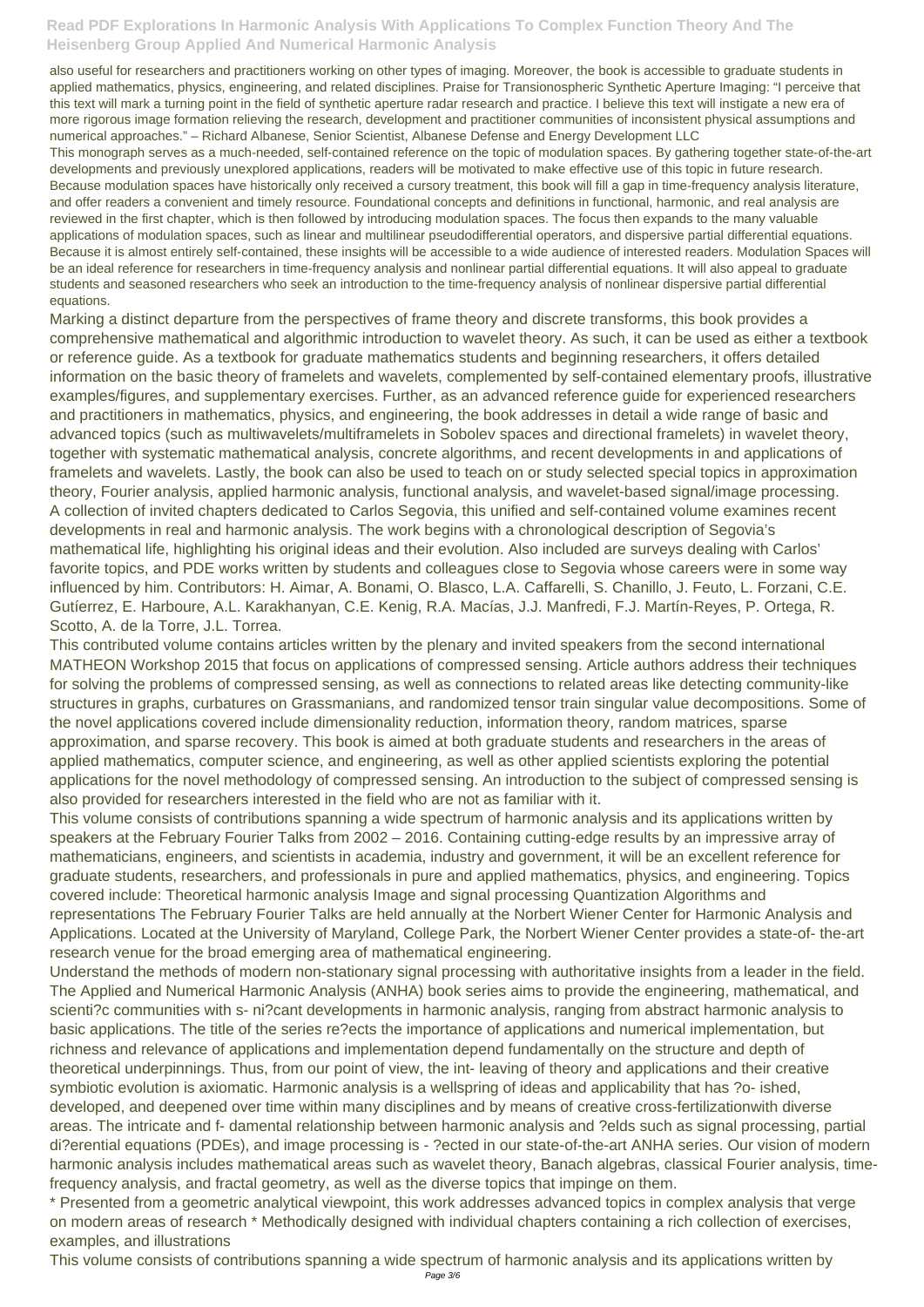speakers at the February Fourier Talks from 2002 – 2013. Containing cutting-edge results by an impressive array of mathematicians, engineers and scientists in academia, industry and government, it will be an excellent reference for graduate students, researchers and professionals in pure and applied mathematics, physics and engineering. Topics covered include: Special Topics in Harmonic Analysis Applications and Algorithms in the Physical Sciences Gabor Theory RADAR and Communications: Design, Theory, and Applications The February Fourier Talks are held annually at the Norbert Wiener Center for Harmonic Analysis and Applications. Located at the University of Maryland, College Park, the Norbert Wiener Center provides a state-of- the-art research venue for the broad emerging area of mathematical engineering.

The second of a two volume set on novel methods in harmonic analysis, this book draws on a number of original research and survey papers from well-known specialists detailing the latest innovations and recently discovered links between various fields. Along with many deep theoretical results, these volumes contain numerous applications to problems in signal processing, medical imaging, geodesy, statistics, and data science. The chapters within cover an impressive range of ideas from both traditional and modern harmonic analysis, such as: the Fourier transform, Shannon sampling, frames, wavelets, functions on Euclidean spaces, analysis on function spaces of Riemannian and sub-Riemannian manifolds, Fourier analysis on manifolds and Lie groups, analysis on combinatorial graphs, sheaves, cosheaves, and persistent homologies on topological spaces. Volume II is organized around the theme of recent applications of harmonic analysis to function spaces, differential equations, and data science, covering topics such as: The classical Fourier transform, the non-linear Fourier transform (FBI transform), cardinal sampling series and translation invariant linear systems. Recent results concerning harmonic analysis on non-Euclidean spaces such as graphs and partially ordered sets. Applications of harmonic analysis to data science and statistics Boundary-value problems for PDE's including the Runge–Walsh theorem for the oblique derivative problem of physical geodesy.

Functions of bounded variation represent an important class of functions. Studying their Fourier transforms is a valuable means of revealing their analytic properties. Moreover, it brings to light new interrelations between these functions and the real Hardy space and, correspondingly, between the Fourier transform and the Hilbert transform. This book is divided into two major parts, the first of which addresses several aspects of the behavior of the Fourier transform of a function of bounded variation in dimension one. In turn, the second part examines the Fourier transforms of multivariate functions with bounded Hardy variation. The results obtained are subsequently applicable to problems in approximation theory, summability of the Fourier series and integrability of trigonometric series.

The theory of several complex variables can be studied from several different perspectives. In this book, Steven Krantz approaches the subject from the point of view of a classical analyst, emphasizing its function-theoretic aspects. He has taken particular care to write the book with the student in mind, with uniformly extensive and helpful explanations, numerous examples, and plentiful exercises of varying difficulty. In the spirit of a student-oriented text, Krantz begins with an introduction to the subject, including an insightful comparison of analysis of several complex variables with the more familiar theory of one complex variable. The main topics in the book include integral formulas, convexity and pseudoconvexity, methods from harmonic analysis, and several aspects of the \$\overline{\partial}\$ problem. Some further topics are zero sets of holomorphic functions, estimates, partial differential equations, approximation theory, the boundary behavior of holomorphic functions, inner functions, invariant metrics, and holomorphic mappings. While due attention is paid to algebraic aspects of several complex variables (sheaves, Cousin problems, etc.), the student with a background in real and complex variable theory, harmonic analysis, and differential equations will be most comfortable with this treatment. This book is suitable for a first graduate course in several complex variables.

The first of a two volume set on novel methods in harmonic analysis, this book draws on a number of original research and survey papers from well-known specialists detailing the latest innovations and recently discovered links between various fields. Along with many deep theoretical results, these volumes contain numerous applications to problems in signal processing, medical imaging, geodesy, statistics, and data science. The chapters within cover an impressive range of ideas from both traditional and modern harmonic analysis, such as: the Fourier transform, Shannon sampling, frames, wavelets, functions on Euclidean spaces, analysis on function spaces of Riemannian and sub-Riemannian manifolds, Fourier analysis on manifolds and Lie groups, analysis on combinatorial graphs, sheaves, co-sheaves, and persistent homologies on topological spaces. Volume I is organized around the theme of frames and other bases in abstract and function spaces, covering topics such as: The advanced development of frames, including Sigma-Delta quantization for fusion frames, localization of frames, and frame conditioning, as well as applications to distributed sensor networks, Galerkin-like representation of operators, scaling on graphs, and dynamical sampling. A systematic approach to shearlets with applications to wavefront sets and function spaces. Prolate and generalized prolate functions, spherical Gauss-Laguerre basis functions, and radial basis functions. Kernel methods, wavelets, and frames on compact and noncompact manifolds.

Written by internationally renowned mathematicians, this state-of-the-art textbook examines four research directions in harmonic analysis and features some of the latest applications in the field. The work is the first one that combines spline theory, wavelets, frames, and time-frequency methods leading up to a construction of wavelets on manifolds other than Rn. Four Short Courses on Harmonic Analysis is intended as a graduate-level textbook for courses or seminars on harmonic analysis and its applications. The work is also an excellent reference or self-study guide for researchers and practitioners with diverse mathematical backgrounds working in different fields such as pure and applied mathematics,

image and signal processing engineering, mathematical physics, and communication theory. Explorations in Harmonic AnalysisWith Applications to Complex Function Theory and the Heisenberg GroupSpringer Science & Business Media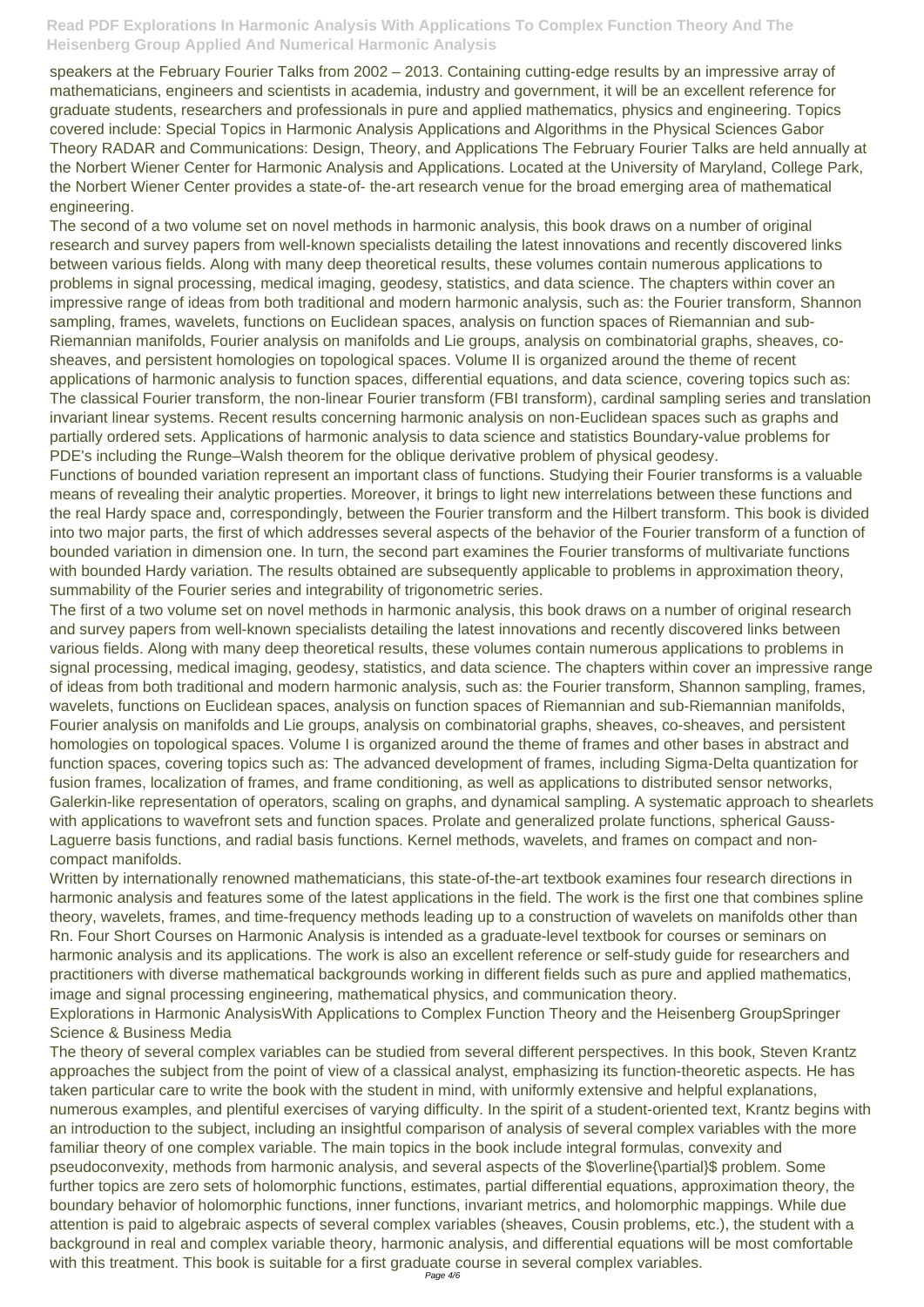This text is a self-contained introduction to the three main families that we encounter in analysis – metric spaces, normed spaces, and inner product spaces – and to the operators that transform objects in one into objects in another. With an emphasis on the fundamental properties defining the spaces, this book guides readers to a deeper understanding of analysis and an appreciation of the field as the "science of functions." Many important topics that are rarely presented in an accessible way to undergraduate students are included, such as unconditional convergence of series, Schauder bases for Banach spaces, the dual of lp topological isomorphisms, the Spectral Theorem, the Baire Category Theorem, and the Uniform Boundedness Principle. The text is constructed in such a way that instructors have the option whether to include more advanced topics. Written in an appealing and accessible style, Metrics, Norms, Inner Products, and Operator Theory is suitable for independent study or as the basis for an undergraduate-level course. Instructors have several options for building a course around the text depending on the level and interests of their students. Key features: Aimed at students who have a basic knowledge of undergraduate real analysis. All of the required background material is reviewed in the first chapter. Suitable for undergraduate-level courses; no familiarity with measure theory is required. Extensive exercises complement the text and provide opportunities for learning by doing. A separate solutions manual is available for instructors via the Birkhäuser website (www.springer.com/978-3-319-65321-1). Unique text providing an undergraduate-level introduction to metrics, norms, inner products, and their associated operator theory. Research topics in the book include complex dynamics, minimal surfaces, fluid flows, harmonic, conformal, and polygonal mappings, and discrete complex analysis via circle packing. The nature of this book is different from many mathematics texts: the focus is on student-driven and technology-enhanced investigation. Interlaced in the reading for each chapter are examples, exercises, explorations, and projects, nearly all linked explicitly with computer applets for visualization and hands-on manipulation.

A sweeping exploration of the development and far-reaching applications of harmonic analysis such as signal processing, digital music, Fourier optics, radio astronomy, crystallography, medical imaging, spectroscopy, and more. Featuring a wealth of illustrations, examples, and material not found in other harmonic analysis books, this unique monograph skillfully blends together historical narrative with scientific exposition to create a comprehensive yet accessible work. While only an understanding of calculus is required to appreciate it, there are more technical sections that will charm even specialists in harmonic analysis. From undergraduates to professional scientists, engineers, and mathematicians, there is something for everyone here. The second edition of The Evolution of Applied Harmonic Analysis contains a new chapter on atmospheric physics and climate change, making it more relevant for today's audience. Praise for the first edition: "...can be thoroughly recommended to any reader who is curious about the physical world and the intellectual underpinnings that have lead to our expanding understanding of our physical environment and to our halting steps to control it. Everyone who uses instruments that are based on harmonic analysis will benefit from the clear verbal descriptions that are supplied." — R.N. Bracewell, Stanford University "The book under review is a unique and splendid telling of the triumphs of the fast Fourier transform. I can recommend it unconditionally... Elena Prestini... has taken one major mathematical idea, that of Fourier analysis, and chased down and described a half dozen varied areas in which Fourier analysis and the FFT are now in place. Her book is much to be applauded." — Society for Industrial and Applied Mathematics "This is not simply a book about mathematics, or even the history of mathematics; it is a story about how the discipline has been applied (to borrow Fourier's expression) to 'the public good and the explanation of natural phenomena.' ... This book constitutes a significant addition to the library of popular mathematical works, and a valuable resource for students of mathematics." — Mathematical Association of America Reviews

Real-Variable Methods in Harmonic Analysis deals with the unity of several areas in harmonic analysis, with emphasis on real-variable methods. Active areas of research in this field are discussed, from the Calderón-Zygmund theory of singular integral operators to the Muckenhoupt theory of Ap weights and the Burkholder-Gundy theory of good ? inequalities. The Calderón theory of commutators is also considered. Comprised of 17 chapters, this volume begins with an introduction to the pointwise convergence of Fourier series of functions, followed by an analysis of Cesàro summability. The discussion then turns to norm convergence; the basic working principles of harmonic analysis, centered around the Calderón-Zygmund decomposition of locally integrable functions; and fractional integration. Subsequent chapters deal with harmonic and subharmonic functions; oscillation of functions; the Muckenhoupt theory of Ap weights; and elliptic equations in divergence form. The book also explores the essentials of the Calderón-Zygmund theory of singular integral operators; the good ? inequalities of Burkholder-Gundy; the Fefferman-Stein theory of Hardy spaces of several real variables; Carleson measures; and Cauchy integrals on Lipschitz curves. The final chapter presents the solution to the Dirichlet and Neumann problems on C1-domains by means of the layer potential methods. This monograph is intended for graduate students with varied backgrounds and interests, ranging from operator theory to partial differential equations.

John J. Benedetto has had a profound influence not only on the direction of harmonic analysis and its applications, but also on the entire community of people involved in the field. The chapters in this volume-- compiled on the occasion of his 80th birthday-- are written by leading researchers in the field and pay tribute to John's many significant and lasting achievements. Covering a wide range of topics in harmonic analysis and related areas, these chapters are organized into four main parts: harmonic analysis, wavelets and frames, sampling and signal

processing, and compressed sensing and optimization. An introductory chapter also provides a brief overview of John's life and mathematical career. This volume will be an excellent reference for graduate students, researchers, and professionals in pure and applied mathematics, engineering, and physics.

Different aspects of harmonic analysis, complex analysis, sampling theory, approximation theory and related topics are covered in this volume. The topics included are Fourier analysis, Padè approximation, dynamical systems and difference operators, splines, Christoffel functions, best approximation, discrepancy theory and Jackson-type theorems of approximation. The articles of this collection were originated from the International Conference in Approximation Theory, held in Savannah, GA in 2017, and organized by the editors of this volume. This book investigates the convergence and summability of both one-dimensional and multi-dimensional Fourier transforms, as well as the theory of Hardy spaces. To do so, it studies a general summability method known as theta-summation, which encompasses all the wellknown summability methods, such as the Fejér, Riesz, Weierstrass, Abel, Picard, Bessel and Rogosinski summations. Following on the classic books by Bary (1964) and Zygmund (1968), this is the first book that considers strong summability introduced by current methodology. A further unique aspect is that the Lebesgue points are also studied in the theory of multi-dimensional summability. In addition to classical results, results from the past 20-30 years – normally only found in scattered research papers – are also gathered and discussed, offering readers a convenient "one-stop" source to support their work. As such, the book will be useful for researchers, graduate and postgraduate students alike.

The chapters in this volume are based on talks given at the inaugural Technology, Engineering and Mathematics Conference (TEM18), held from March 26 to 27, 2018 in Kenitra, Morocco. Advances in mathematical modeling, optimization, numerical analysis, signal processing, and